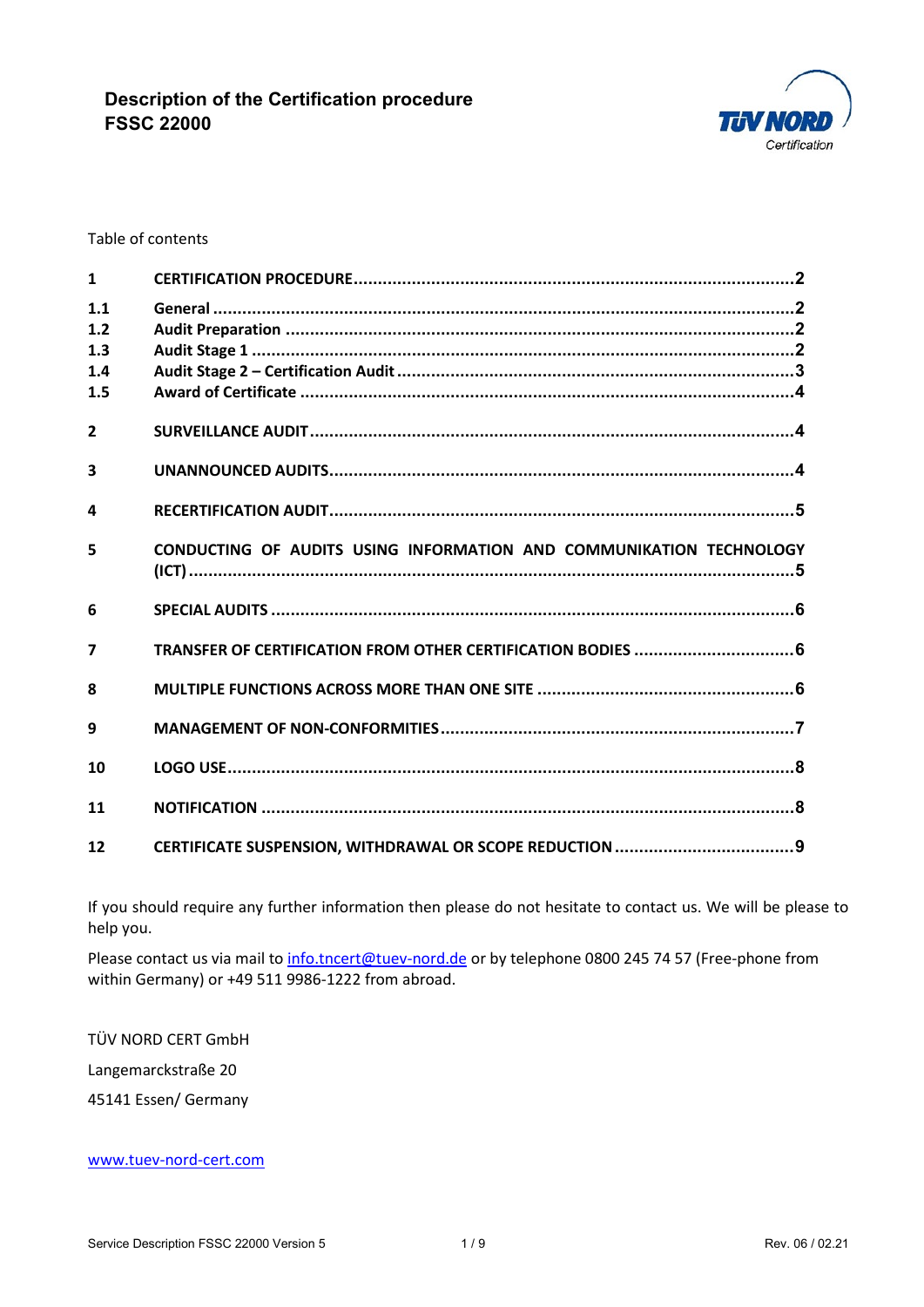

The rules and descriptions of service and performance regarding certification according to the FSSC 22000 apply alongside our offer. They are valid alongside the general Conditions of Certification.

Further applicable documents and rules can be found on the FSSC website [\(www.FSSC22000.com\)](http://www.fssc22000.com/)

The auditors are selected by the Head of the Certification Body of TÜV NORD CERT GmbH in accordance with their approvals for the particular sector and their qualification.

The client accepts the requirements of FSSC 22000:

- Share information concerning the certified organization with the Foundation, GFSI and governmental authorities when appropriate.
- Display information with regards to the certified status on the website of the Foundation in the FSSC 22000 Register of Certified Organizations.
- For the purposes of the FSSC 22000 Integrity Program, to allow assessors from the Foundation on their premises to witness the CBs auditors during FSSC 22000 audits.
- In the case of a product recall, the client shall inform the certification body immediately and will describe the details regarding the incident. For its part, the certification body will take suitable steps in order to assess the situation and its impact on the certification and will take appropriate action The following mailbox shall be used for the information of the CB: [tncert-food-recall@tuev-nord.de](mailto:tncert-food-recall@tuev-nord.de)

## **1 CERTIFICATION PROCEDURE**

### **1.1 General**

Annual audits shall take place to ensure certificate validity or that recertification is granted before the expiry date of the certificate. Surveillance audits shall be conducted within the calendar year. The 3-year certification cycle shall be respected.

The audit shall be conducted over a continuous number of days.

The audit shall be carried out in a mutually agreed language. An interpreter may be added to the team.

### **1.2 Audit Preparation**

Following signing of the contract, the auditor prepares for the audit based on the questionnaire filled in by the customer and the calculation sheet, and discusses and agrees the further procedure with the organization to be audited.

During preparation for the surveillance or recertification audit, the organizations to be audited have the duty to report fundamental changes in their organisational structure or changes in procedure to the certification body.

The organization shall ensure that the relevant products and/ or services and related processes for the scope of certification are in place and can be assessed during the audit.

### **1.3 Audit Stage 1**

The Stage 1 audit is conducted in order to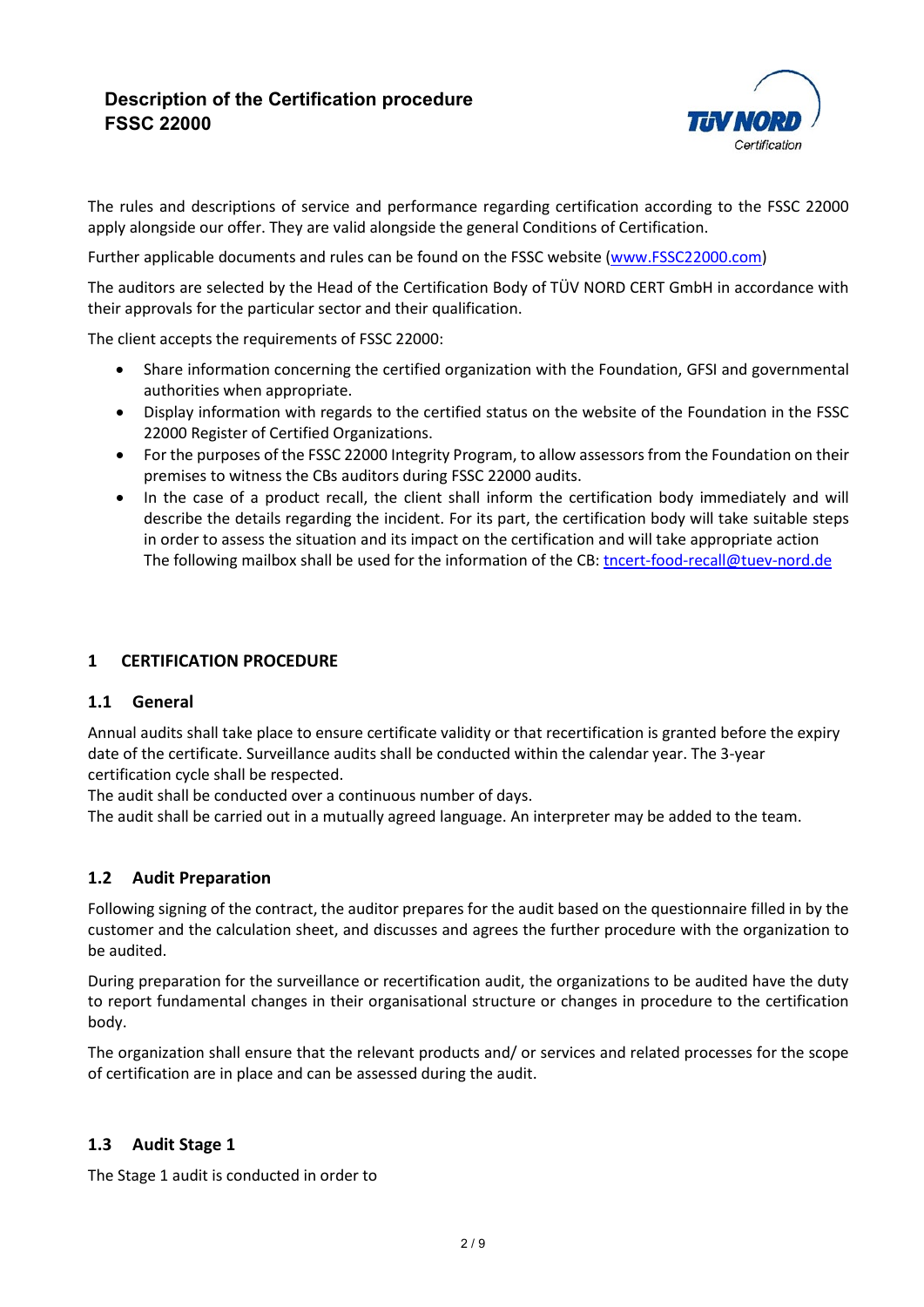

- audit the management system documentation of the customer,
- assess the site and site-specific conditions of the customer and hold discussions with the personnel of the organization in order to determine the degree of preparedness for the Stage 2 audit,
- assess the status of the customer and his understanding of the requirements of FSSC 22000 particular with regard to identification of key performance or significant aspects, processes, objectives and operation of the management system,
- collect necessary information regarding the scope of the management system, processes and location(s) of the client, and related statutory and regulatory aspects and compliance (e.g. food safety legal aspects of the client's operation, associated risks, etc.),
- review the allocation of resources for stage 2 audit and agree with the client on the details of the stage 2 audit,
- evaluate if the internal audits and management review are being planned and performed, and that the level of implementation of the management system substantiates that the client is ready for the stage 2 audit.

If nonconformities were identified in the stage 1 audit, these must be corrected by the customer before the stage 2 audit.

If at the end it cannot be established positively that the customer is ready for the Stage 2 Audit, the audit is broken off after the Stage 1 Audit.

The lead auditor is responsible for the coordination of the activities of the stage 1 audit and if necessary for coordination and cooperation of the auditors concerned amongst themselves.

## **1.4 Audit Stage 2 – Certification Audit**

The customer receives an audit plan at the beginning of the stage 2 audit. The plan is agreed with the customer in advance.

The audit begins with a start-up meeting, in which the participants are introduced to each other. The procedure to be followed in the audit is explained. Within the framework of the audit at the organization's premises, the auditors review and assess the effectiveness of the management system which has been installed. The basis for this is standard FSSC 22000 respectively.

The task of the auditors is to compare the practical application of the management system with the documented processes and to assess them in relation to fulfilment of the requirements of the standard. This is achieved by means of questioning of the employees, examining the relevant documents, records, orders and guidelines and also by visiting relevant areas of the organization

A final meeting takes place at the end of the on-site audit. At least those employees take part in the audit who have management functions within the organization and whose areas were included in the audit. The lead auditor reports on the individual elements and explains the positive and negative results. If nonconformities are established, the lead auditor can only recommend the organization for issue of the certificate after acceptance or verification of the corrective actions by the audit team, see Section 7 "Management of nonconformities". Attention must be drawn to this fact in the final meeting.

The audit is documented in the audit report (the documentation must be separate for stage 1 and stage 2 audits) and is completed by means of further records (e.g. audit questionnaire and hand-written records)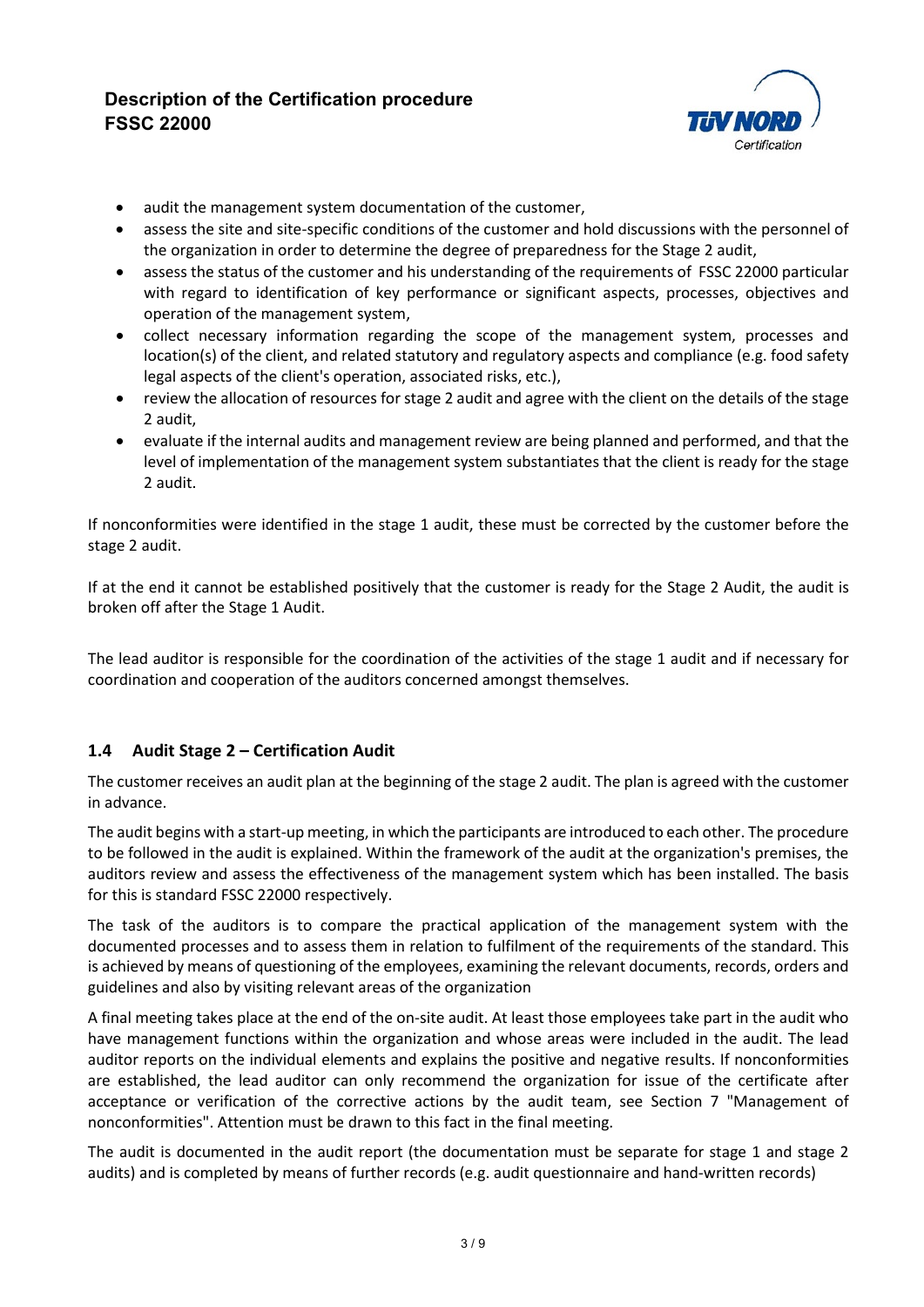

### **1.5 Award of Certificate**

The certificate is issued when the certification procedure has been reviewed and released by the head of the certification body or his deputy or nominated representative. The person who reviews and releases the procedure may not have participated in the audit.

The certificate can only be issued when the nonconformities have been accepted or verified by the audit team.

The certificates are valid for 3 years.

The audit report and the certificate will be uploaded in the FSSC Database (https://portal.fssc22000.com). FSSC charges a fee per site and year for registration in the Database. This amount is invoiced by TÜV NORD CERT and then passed on to FSSC

### **2 SURVEILLANCE AUDIT**

The company data are updated before the surveillance audit, in order to take any changes which have a significant influence on the area of activity or the operational methods of the client into consideration.

Surveillance audits must be conducted once per year during the period of validity of the certificate. Surveillance audits shall be performed prior the due date / planning-relevant date. The planning-relevant date for the annual surveillance audit, which follows the initial certification audit, may not be later than 12 months after the last day of the stage 2 audit. The planning-relevant date controls all the surveillance audits.

### **3 UNANNOUNCED AUDITS**

At least one unannounced surveillance audit shall be undertaken after the initial certification audit and within each three-year period thereafter.

The client can voluntary chose to replace surveillance audits and/or re-certification audits by unannounced annual surveillance audits.

The initial certification audit (stage 1 and stage 2) shall be performed announced.

The site will not be informed in advance about the date of the unannounced audit. It takes place during normal operational working hours including night shifts when required.

Blackout dates may be agreed.

If parts of the company/processes cannot be audited, an announced follow-up audit shall be scheduled within 4 weeks.

If the client refuses to participate in the unannounced audit, the certificate shall be suspended immediately. The certificate will be withdrawn if the unannounced audit is not conducted within a six-month timeframe from the date of refusal.

The audit of separate head offices must be announced. Where head office activities are part of a site audit, the audits shall be unannounced.

Secondary sites (off-site activities) and off-site storages, warehouses and distribution facilities shall also be audited during the unannounced audit.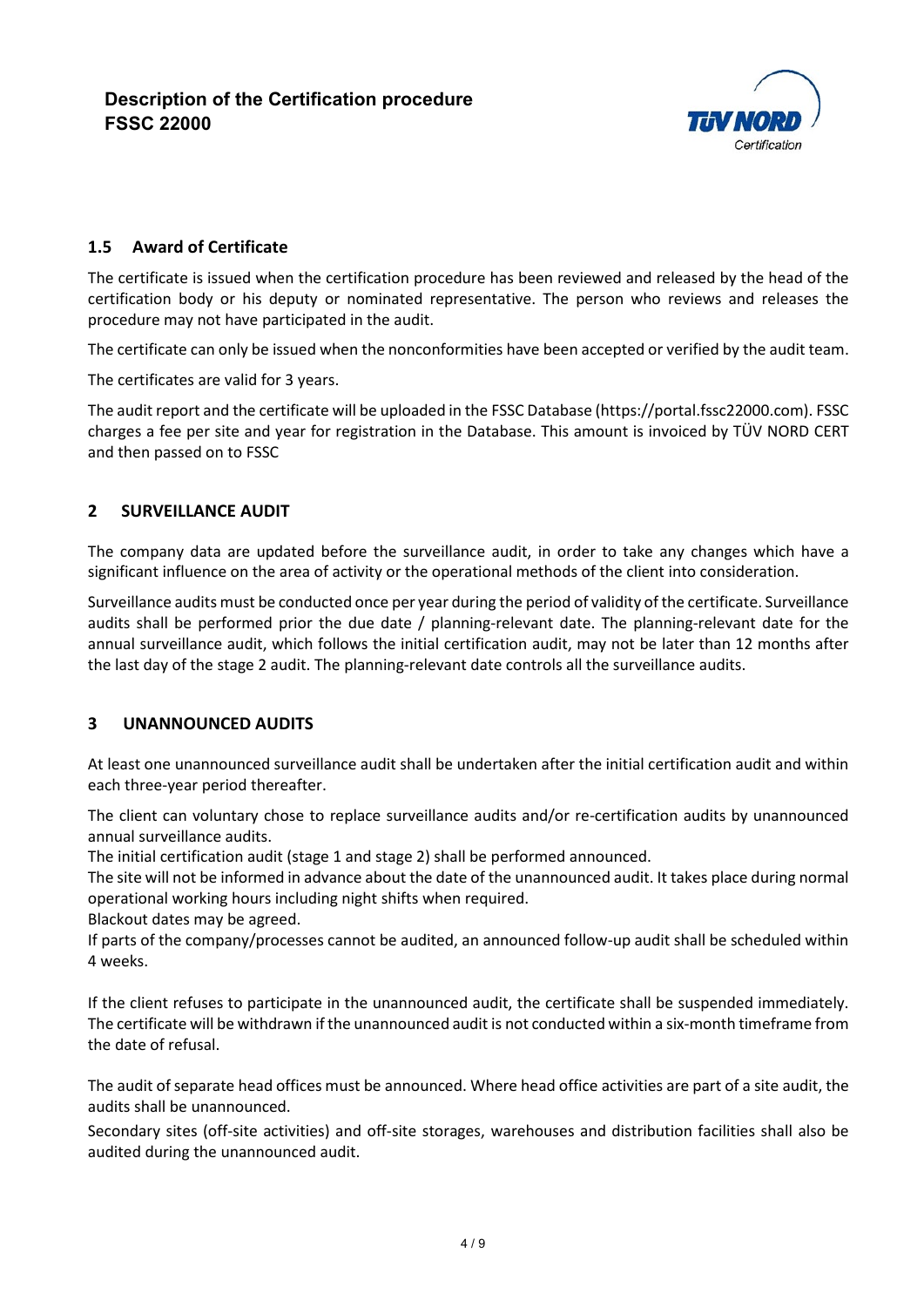

### **4 RECERTIFICATION AUDIT**

The audit for recertification has to be conducted before the expiry date of the certificate. A tolerance period of max. 6 months is then available for evaluation of the corrective actions and for any necessary re-audits and also for the decision on recertification within the framework of the release procedure.

In the recertification audit, a review of the documentation of the management system of the organization takes place and an on-site audit is conducted, whereby the results of the previous surveillance programme(s) over the period of the certification are to be taken into consideration. All requirements of the standard are audited. Activities related to the recertification audit may include a stage 1 audit if there are significant changes in the management system or in connection with the activities of the organization (e.g. changes to the law).

Changes to the FSMS system must be submitted in advance by the client in writing along with the corresponding documents.

The audit methods used in the recertification audit correspond to those used in a stage 2 audit.

### **5 CONDUCTING OF AUDITS USING INFORMATION AND COMMUNIKATION TECHNOLOGY (ICT)**

The standard method for conducting audits is a via full on-site audit. The company can now apply for an audit as split process utilizing ICT.

The ICT audit approach consist of 2 main steps:

- 1. Remote-Audit: consisting of a document review and interviews with key personnel using ICT.
- 2. On-site audit: focusing on the implementation and verification of the FSMS (incl. HACCP), PRPs, the physical inspection of the production process and any remaining requirements not covered during the remote audit.

The audit is finalized when both parts are finished.

The timeline for completion of the audit (remote + on-site) shall not exceeded 30 calendar days.

In case of a serious event, the timeline may be extended to a maximum of 90 calendar days, based on a risk assessment.

Prior to the remote-audit an assessment has to be done under consideration of IAF MD4, to determine if the ICT audit approach would be a viable option. The maturity of the FSMS and the performance history shall be considered.

The ICT shall be tested with the company before the planned remote audit to confirm that the ICT is appropriate, suitable and effective.

Where the ICT utilized is not functioning properly or preventing/ hampering a robust audit, the audit shall be aborted.

The calculation of the audit time is done based on FSSC 22000 Annex 9.

In case of initial certification the stage 1 audit can be performed remotely. Stage 2 shall be conducted as a full on-site audit.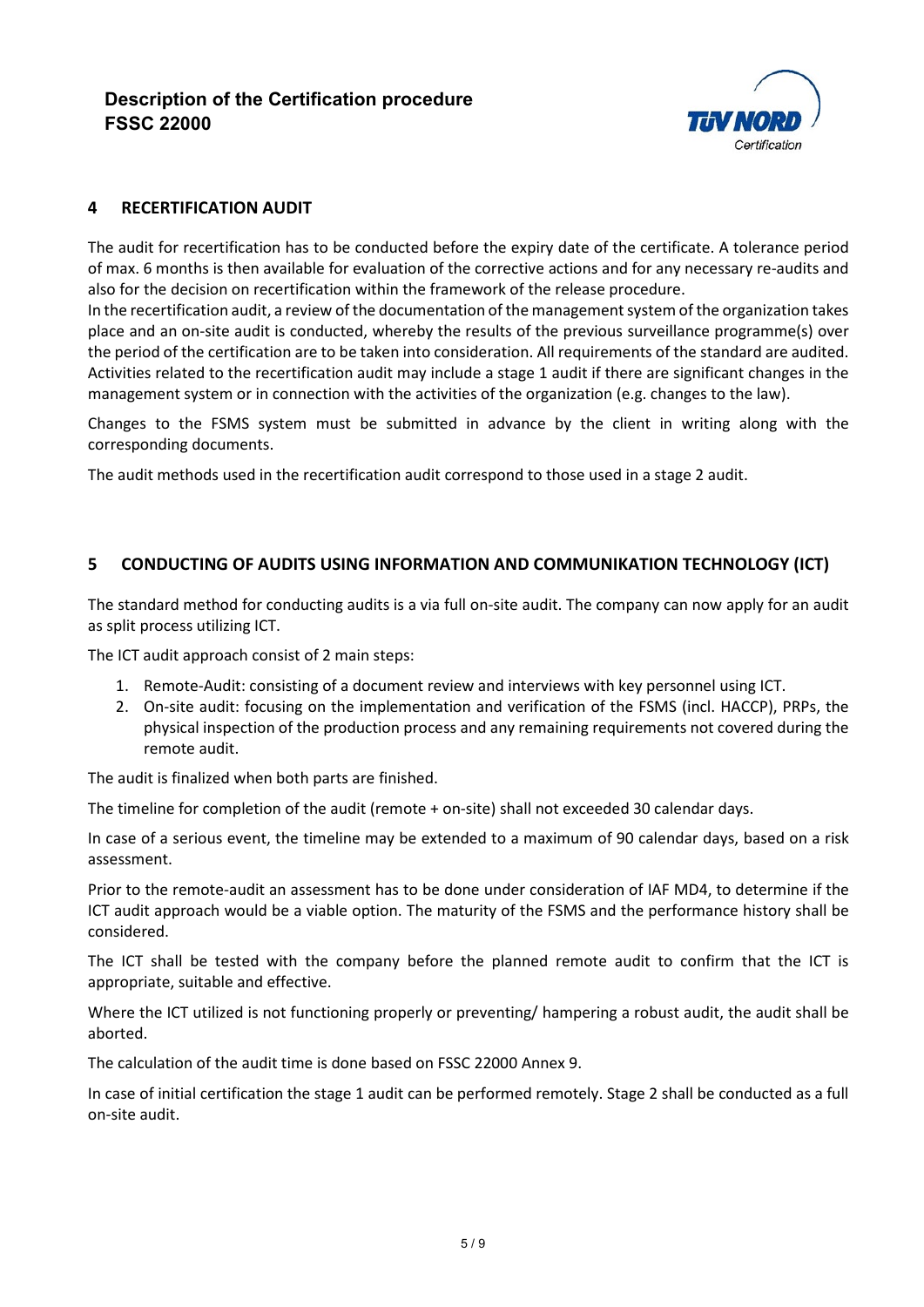

In case of annual surveillance audits, the full audit shall be completed within the calendar year. Where the ICT approach is applied to the first surveillance audit following an initial certification, both parts have to take part not later than 12 month after the date of certification decision for the initial audit.

If an unannounced audit is due, the on-site part of the audit shall be conducted first, followed directly by the remote audit with a maximum period of 48 hours between the two audit components.

Where the timelines for surveillance audits are exceeded, the full surveillance audit shall be conducted on-site or the certificate shall be suspended. Re-certification which consists of remote and on-site audit shall be completed prior to the expiry of the existing certificate.

### **6 SPECIAL AUDITS**

### **Extension of scope audit**

An extension of scope can be conducted within the framework of a surveillance audit, a recertification audit or at a time which is set independently.

#### **Short Notice Audits**

If the certification body gains knowledge of incidents which have an impact on the safety or legality of the product, the certification body is entitled to perform announced or unannounced audits at any time, and, following assessment of the situation and its effects, to withdraw the certificate(s).

### **7 TRANSFER OF CERTIFICATION FROM OTHER CERTIFICATION BODIES**

Only certificates from accredited certification bodies can be taken over. Organizations with certificates which originate from non-accredited certification bodies are treated like new clients.

A "Pre-Transfer-Review" must be conducted by a competent person from the certification body which is taking over the certificate. This review generally consists of an examination of important documents and a visit to the client.

Certificates which have been suspended, or where there is risk of suspension, may not be taken over. Any nonconformities which have not been corrected should as far as practicable be clarified with the previous Certifier before the takeover. Otherwise they must be dealt with in the audit.

The surveillance programme is based on the programme which has been in place up to the time of the takeover of the certificate.

### **8 MULTIPLE FUNCTIONS ACROSS MORE THAN ONE SITE**

### **Head office functions**

Functions pertinent to certification are controlled by a head office have to be audited. This audit will be documented.

The functions at the head office shall be audited separately where they are not part of a site being assessed.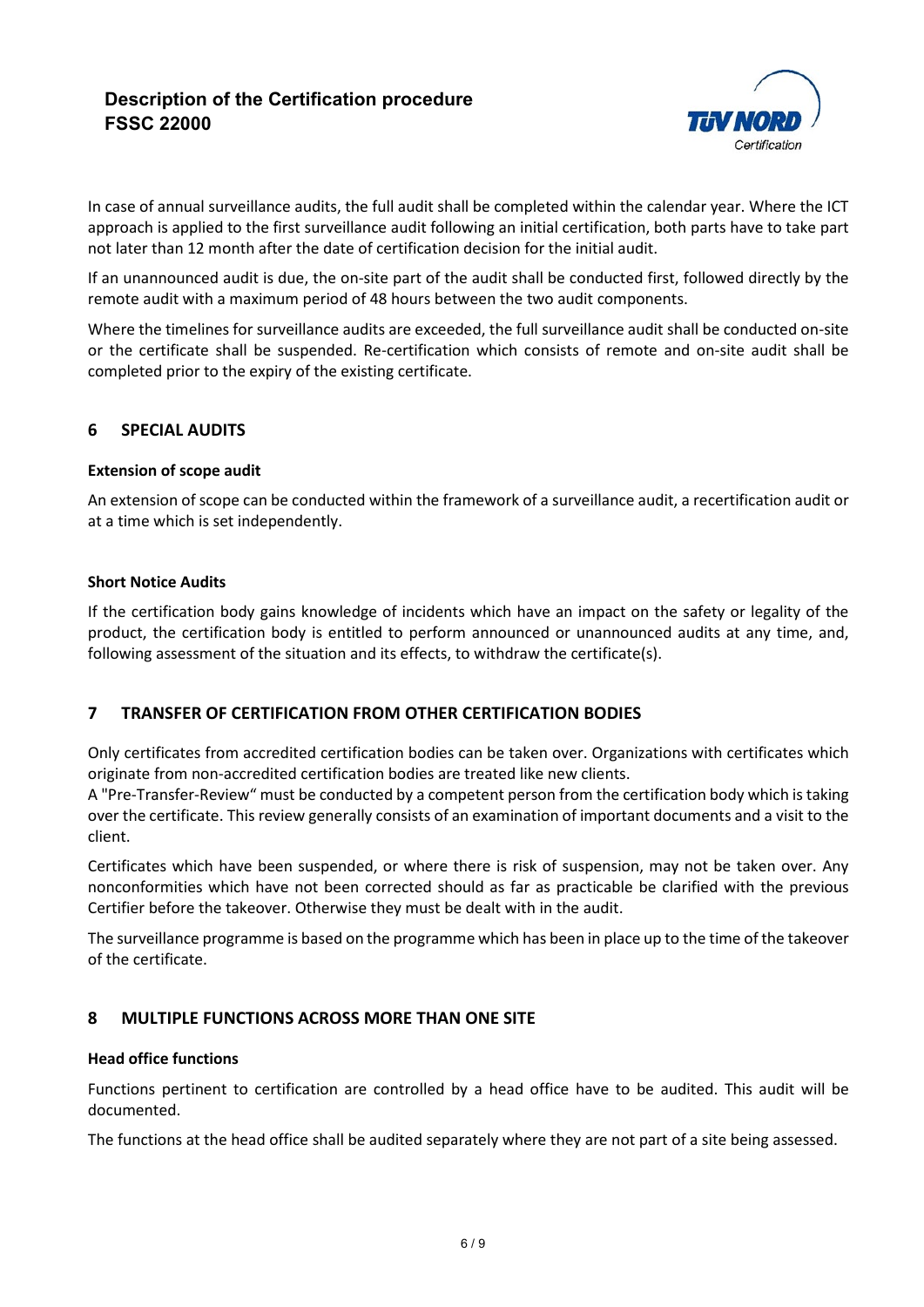

The audit has to be carried out prior to the site audits. The individual sites will be audited within a timeframe of 12 month.

Head Office audits can be performed remotely.

### **Off-site activities**

Where one manufacturing or service process is splitted across more than one physical address, all locations may be covered in one audit provided that the different addresses are part of the same legal entity, under the same management system and they are the sole receiver/customer of each other.

Storage facilities can be included.

Cross docking is also considered as an off-site activity.

### **9 MANAGEMENT OF NON-CONFORMITIES**

### **Minor NC:**

If a Minor NC is identified in an audit, the client shall provide the objective evidence of an investigation into causative factors, exposed risks and evidence of effective implementation.

The documents has to be send to CB in between 28 calendar days after the last audit day. If the timeframe is exceeded, the certificate will be suspended.

### **Major NC:**

If a Major NC is identified in an audit, the client shall provide the objective evidence of an investigation into causative factors, exposed risks and evidence of effective implementation.

The CB reviews the corrective action plan and conducts an on-site follow-up audit to verify the implementation of the CA to close the major nonconformity. In cases where documentary evidence is sufficient to close the major nonconformity, performing of a desk review is possible. This follow-up will be done within 28 calendar days from the last day of the audit.

The major nonconformity has to be closed within 28 calendar days of the last day of the audit. When the major cannot be closed in this timeframe, the certificate will be suspended;

Where completion of corrective actions might take more time, the CAP shall include any temporary measures or controls necessary to mitigate the risk until the permanent corrective action is implemented.

### **Critical NC:**

A critical nonconformity is issued when a direct food safety impact without appropriate action by the organization is observed during the audit or when legality and/or certification integrity are at stake:

- The certificate will be suspended within 3 working days for a maximum period of six (6) months.
- The client must provide objective evidence of an investigation into causative factors, exposed risks and the proposed corrective action plan. This shall be provided to the CB within 14 calendar days after the audit.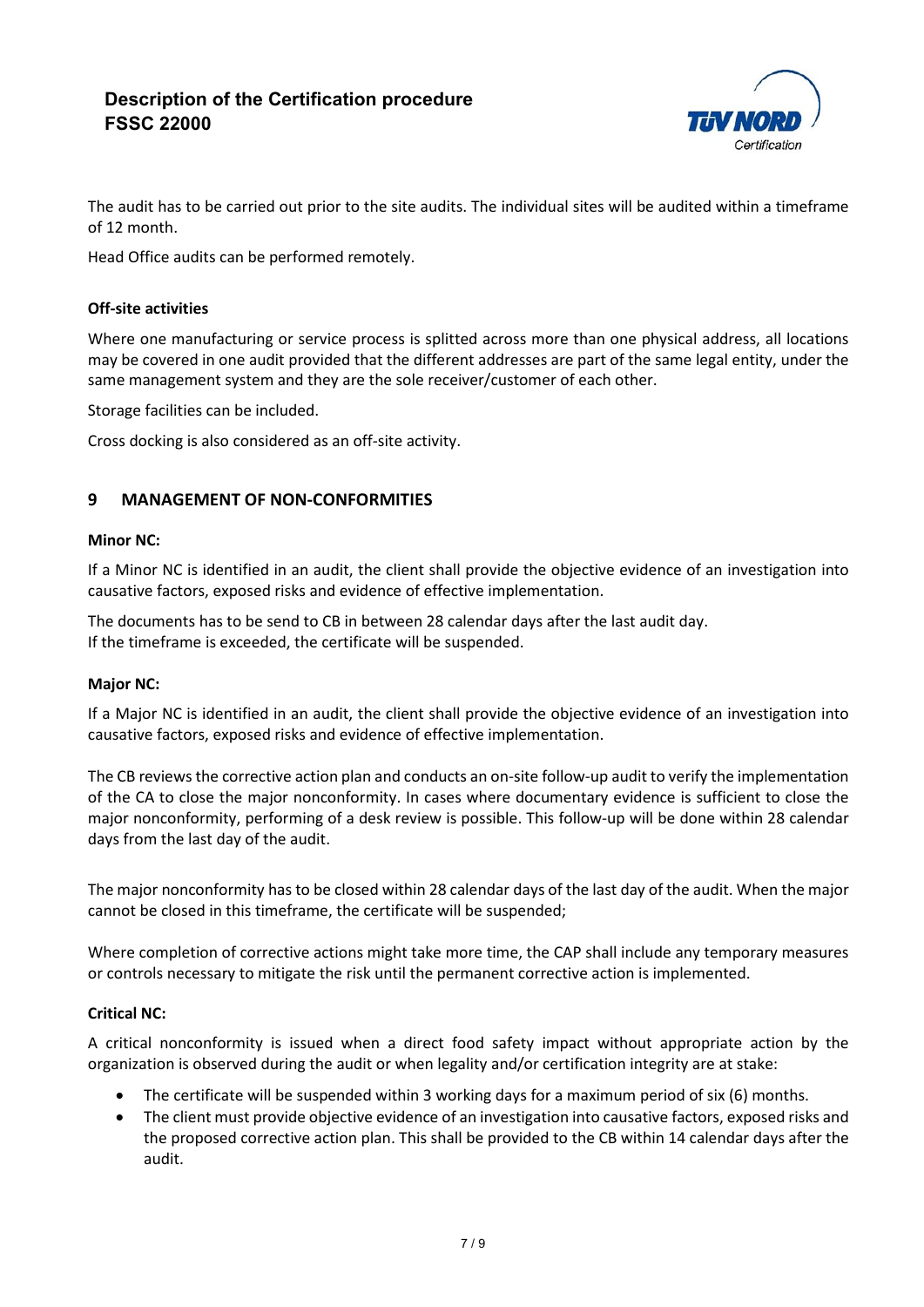

- A separate audit will be conducted between six (6) weeks to six (6) month after the regular audit to verify the effective implementation of the corrective actions. This audit will be a full on-site audit (minimum on-site duration one day).
- After a successful follow-up audit, the certificate and the current audit cycle will be restored and the next audit shall take place as originally planned (the follow-up audit is additional and does not replace an annual audit). This audit will be documented and the report uploaded;
- The certificate will be withdrawn when the critical nonconformity is not effectively solved within the six (6) month timeframe.

### **Handling of Nonconformities by using ICT Approach**

Any nonconformities identified during the audit (remote and on-site) will be addressed in line with the scheme requirements. Where the audit is completed within 30 calendar days, one nonconformity report is completed and the timeline for the NC closure starts at the end of the on-site audit.

In case of a serious event where the 30 calendar days for the audit completion is exceeded, the NCs of the remote audit shall be recorded. The timeline for closure of the NCs starts at the last day of the remote audit. For the NCs raised up during the on-site audit, the timeline starts after the last day of the on-site audit.

## **10 LOGO USE**

Certified organizations are entitled to use the FSSC 22000 logo. The FSSC 22000 logo may be used on the organization's printed matter, website and other promotional material.

The FSSC 22000 logo is not allowed to be used on:

- a product,
- its labelling,
- its packaging,
- in any other manner that implies FSSC 22000 approves a product, process or service.

The requirements for size, colour and shape are determined in the current version of the FSSC 22000 Scheme Document, which can be found on the website. (www.fssc22000.com)

### **11 NOTIFICATION**

The organization shall report significant changes to the CB within three (3) working days. These include changes relating to:

- any significant changes that affect the compliance with the scheme requirements;
- serious events that impact the FSMS or FSQMS, legality and/or the integrity of the certification which include legal proceedings, prosecutions, situations which pose major threats to food safety, quality or certification integrity as a result of natural or man-made disasters;
- legal proceedings, prosecutions and the outcomes of these related to food safety or legality, public food safety events (such as e.g. public recalls, calamities, etc.)
- public food safety events;
- changes to organization name, contact address and site details;
- changes to organization and management;